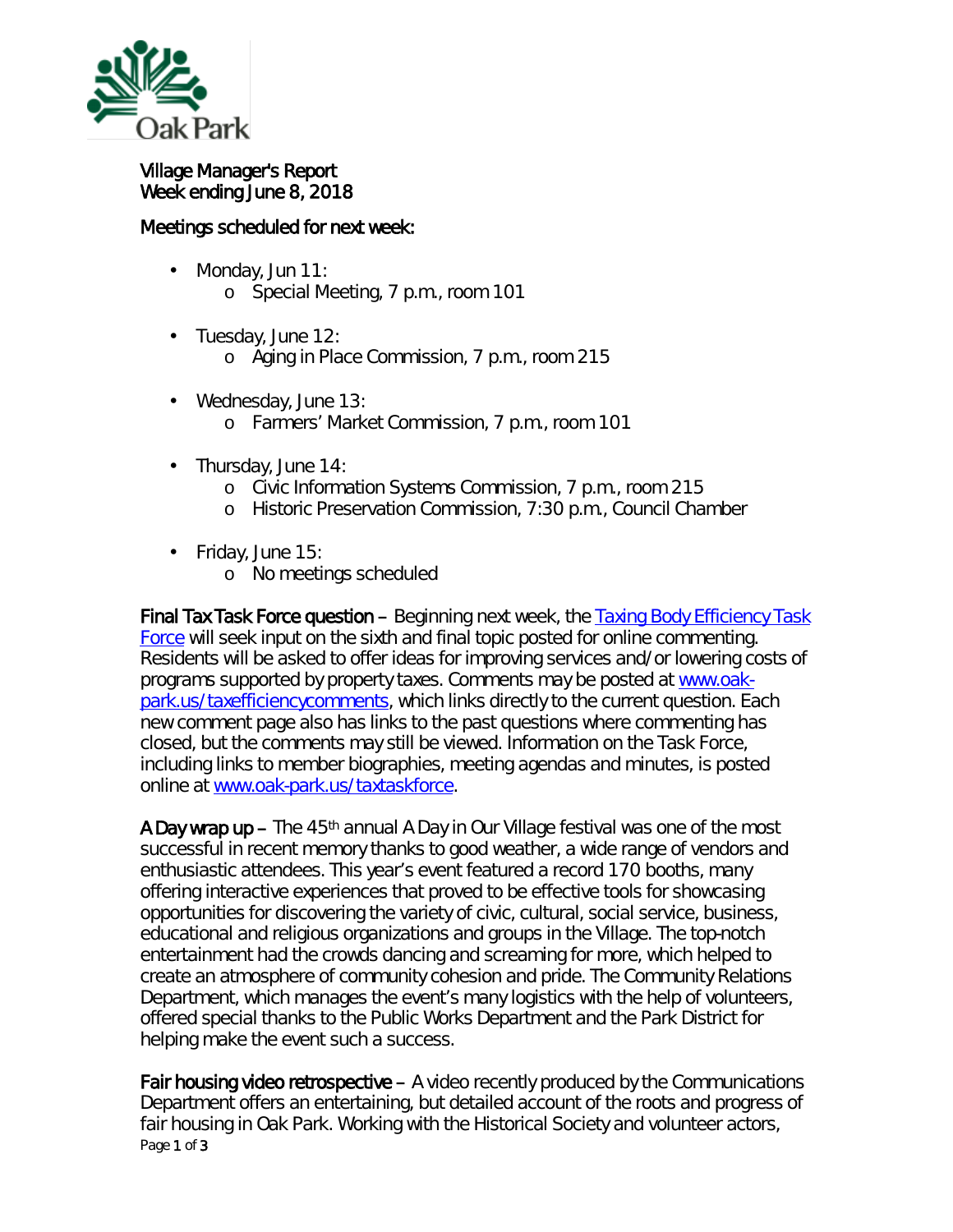Media Production Manager Joe Kreml creatively melded re-enactments with vintage photos and video footage to tell the story of Oak Park's landmark Fair Housing Ordinance, from its rocky start to its current status 50 years later. The video is posted on the Village YouTube channel - [click here for a direct link.](https://youtu.be/VV3GhPSgnK8)

**ZBA update** – The Zoning Board of Appeals this week recommended approval of a special use permit request authorizing a day care facility at 54 Madison St. The application was filed on behalf of Little Jungle Land Day Care. The ZBA recommendation is expected to come to the Village Board for consideration in July.

CDBG public comment period – The 30-day public comment period has begun for the draft Community Development Action Plan. Residents can submit comments until close of business on July 8. The plan is [posted on the Village website](https://www.oak-park.us/sites/default/files/housing/draft_py_2018_action_plan.pdf) and paper copies are available for review at all three branches of the Oak Park Public Library and in room 214 at Village Hall. Once adopted, the Plan Year 2018 Action Plan will [guide local allocations of federal funds](https://www.oak-park.us/village-services/housing-programs/community-development-shelter-grants) for projects supported through the U.S. Department of Housing and Urban Development.

Farmers' Market activities – An activity for kids hosted by the Oak Park Conservatory will be among the highlights of Saturday's Farmers' Market (June 9). The Market is held rain or shine. You can keep tabs on what's coming up at the Market, including a list of scheduled guest vendors, at [www.oak-park.us/farmersmarket.](http://www.oak-park.us/farmersmarket)

Boulevards project update – Construction is scheduled to begin Monday (June 11) on North Boulevard between Forest and Kenilworth avenues as the season's highestprofile project gets underway. North Boulevard will be closed to all traffic between Forest and Clinton avenues, and open only to local traffic between Clinton and Kenilworth avenues. The open section of North Boulevard will be reconfigured temporarily for local two-way traffic, while through traffic will be detoured around the construction site to Lake Street. The work also will mean on-street permit parking by the railroad tracks will not be available between Forest and Kenilworth avenues. Permit holders will be moved to the Holley Court parking garage. Periodic notifications and schedule changes will be posted on [www.oak-park.us/boulevards.](http://www.oak-park.us/boulevards)

Albion project update – Demolition is complete at the Albion development site at the northwest corner of Lake Street and Forest Avenue. Work on the foundations is expected to be underway for the next several weeks. The work required the fence surrounding the site to be use the southbound lane on Forest Avenue. The street will be restriped to allow traffic to continue to travel south, but the dedicated turn lane will be lost. Staff is working with the contractor to improve signage and barriers to ensure pedestrian safety.

Street resurfacing – Curbs and sidewalks have been poured on East Avenue from Randolph Street to South Boulevard, Elmwood Avenue from Fillmore Street to Harvard Street, and Lombard Avenue from Madison Street to Washington Boulevard. Sidewalks are completed and pouring concrete for curbs have begun on Home Avenue from Harrison Street to Adams Street. Preparations for concrete repair began on South Boulevard from Lombard Avenue to Austin Boulevard, East Avenue at Lake Street, and North Boulevard just west of East Avenue.